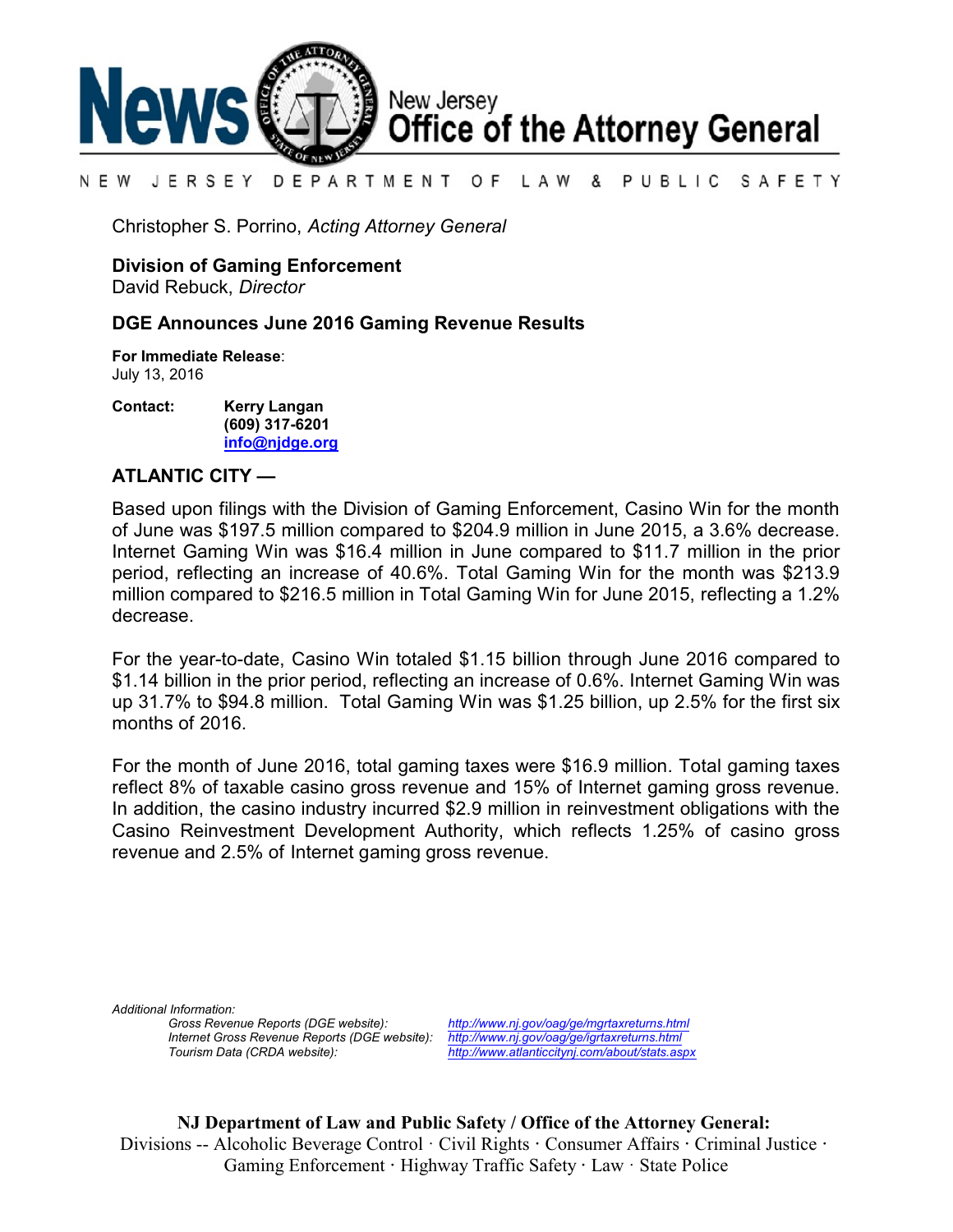# **JUNE 2016 STATISTICS**

## *GAMING WIN INFORMATION*

|                                               |                |                   |                |                  |               | Increase (Decrease) |               |  |  |  |
|-----------------------------------------------|----------------|-------------------|----------------|------------------|---------------|---------------------|---------------|--|--|--|
| <b>JUNE</b>                                   |                | 2016              |                | 2015             |               | \$                  | $\frac{1}{2}$ |  |  |  |
| Slot Machine Win                              | $\mathfrak{L}$ | 142,948,427       | $\mathfrak{L}$ | 148,488,092      | $\mathcal{L}$ | (5,539,665)         | (3.7)         |  |  |  |
| <b>Table Game Win</b>                         |                | 54,545,339        |                | 56,378,239       |               | (1,832,900)         | (3.3)         |  |  |  |
| Casino Win                                    |                | 197,493,766       |                | 204,866,331      |               | (7, 372, 565)       | (3.6)         |  |  |  |
| Peer-to-Peer                                  |                | 1,969,175         |                | 1,835,576        |               | 133,599             | 7.3           |  |  |  |
| <b>Other Authorized Games</b>                 |                | 14,433,002        |                | 9,833,133        |               | 4,599,869           | 46.8          |  |  |  |
| Internet Gaming Win                           |                | 16,402,177        |                | 11,668,709       |               | 4,733,468           | 40.6          |  |  |  |
| <b>Total Gaming Win</b>                       |                | 213,895,943       |                | 216,535,040      |               | (2,639,097)         | (1.2)         |  |  |  |
|                                               |                |                   |                |                  |               |                     |               |  |  |  |
| <b>JUNE YTD</b>                               |                |                   |                |                  |               |                     |               |  |  |  |
| Slot Machine Win                              | \$             | 820,881,835       | \$             | 819,064,580      | \$            | 1,817,255           | 0.2           |  |  |  |
| <b>Table Game Win</b>                         |                | 330,866,926       |                | 325,412,268      |               | 5,454,658           | 1.7           |  |  |  |
| Casino Win                                    |                | 1,151,748,761     |                | 1,144,476,848    |               | 7,271,913           | 0.6           |  |  |  |
| Peer-to-Peer                                  |                | 13,734,234        |                | 12,321,681       |               | 1,412,553           | 11.5          |  |  |  |
| <b>Other Authorized Games</b>                 |                | 81,081,999        |                | 59,652,538       |               | 21,429,461          | 35.9          |  |  |  |
| Internet Gaming Win                           |                | 94,816,233        |                | 71,974,219       |               | 22,842,014          | 31.7          |  |  |  |
| <b>Total Gaming Win</b>                       |                | 1,246,564,994     |                | 1,216,451,067    |               | 30,113,927          | 2.5           |  |  |  |
|                                               |                |                   |                |                  |               |                     |               |  |  |  |
| <b>GROSS REVENUE AND CRDA TAX INFORMATION</b> |                |                   |                |                  |               |                     |               |  |  |  |
|                                               |                | <b>Total CRDA</b> |                | Total            |               |                     |               |  |  |  |
|                                               |                | Obligations (a)   |                | Gaming Taxes (b) |               |                     |               |  |  |  |
| June 2016                                     | \$             | 2,878,587         | \$             | 16,890,882       |               |                     |               |  |  |  |
| YTD June 2016                                 | \$             | 16,769,580        | \$             | 98,592,984       |               |                     |               |  |  |  |

(a) Total CRDA Obligations reflect 1.25% of casino gross revenue and 2.5% of Internet gaming gross revenue.

(b) Total Gaming Taxes reflect 8% of taxable casino gross revenue and 15% of Internet gaming gross revenue. Taxable casino gross revenue reflects casino gross revenue less the deduction for eligible promotional gaming credits. Gross Revenue is not Win, is unaudited, and subject to adjustment. Year-to-Date Gross Revenue amount includes any amendments received since the prior monthly press release.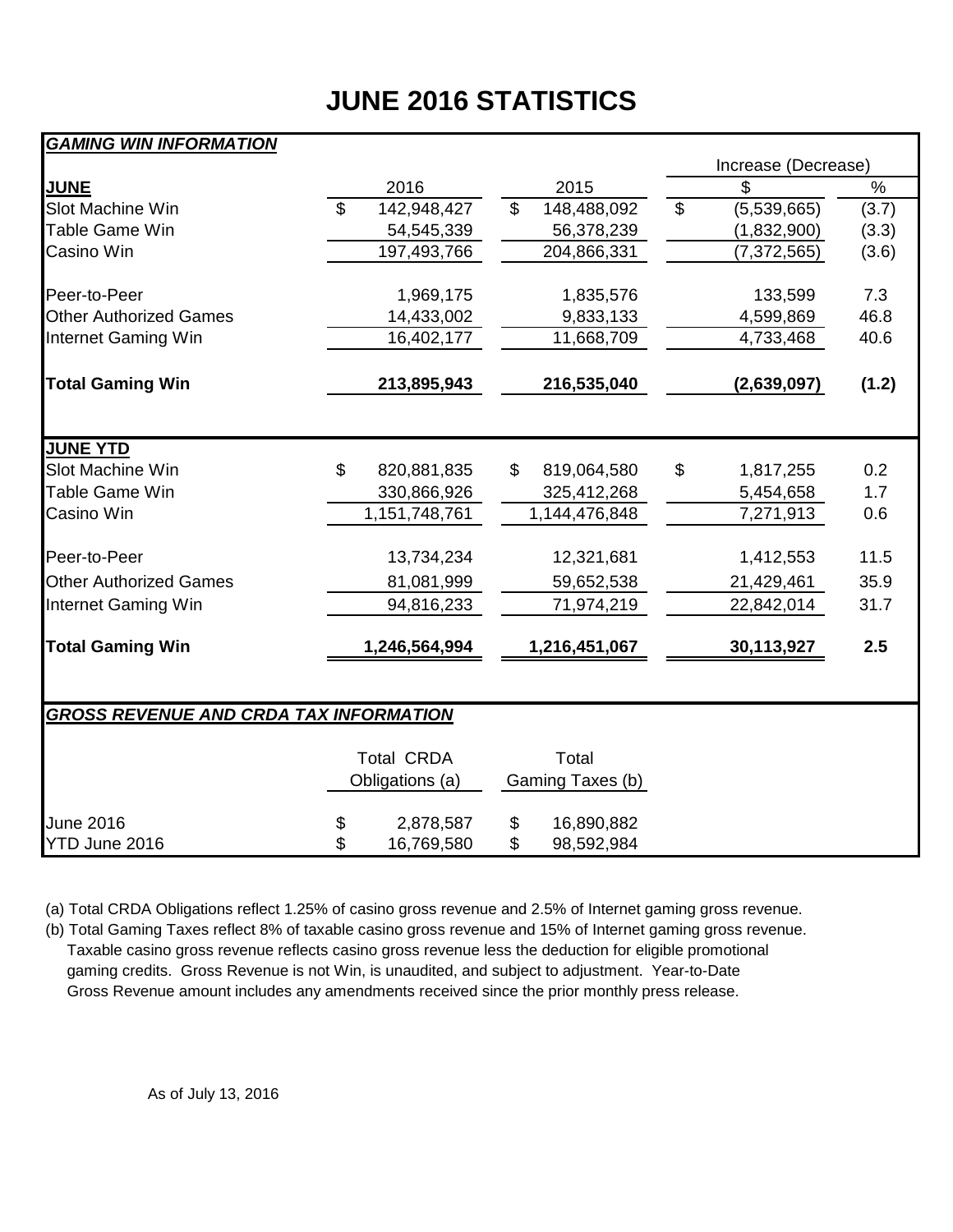### **THE ATLANTIC CITY CASINO INDUSTRY MONTHLY WIN COMPARISON FOR THE MONTH ENDED JUNE 2016 VERSUS 2015**

|                        | <b>CASINO WIN</b> |             |    | <b>INCREASE</b><br>(DECREASE) |      | <b>INTERNET GAMING WIN</b> |    |                          |    | <b>INCREASE</b><br>(DECREASE) |      | <b>TOTAL GAMING WIN</b> |  |             | <b>INCREASE</b><br>(DECREASE) |               |        |
|------------------------|-------------------|-------------|----|-------------------------------|------|----------------------------|----|--------------------------|----|-------------------------------|------|-------------------------|--|-------------|-------------------------------|---------------|--------|
|                        |                   | 2016        |    | 2015                          | $\%$ |                            |    | 2016                     |    | 2015                          | $\%$ |                         |  | 2016        |                               | 2015          | $\%$   |
| <b>Bally's AC</b>      | \$                | 16,906,446  | \$ | 17,444,968                    |      | (3.1)                      | \$ | $\overline{\phantom{a}}$ | \$ |                               |      | n/a                     |  | 16,906,446  | \$                            | 17,444,968    | (3.1)  |
| Borgata                |                   | 55,986,651  |    | 56,747,116                    |      | (1.3)                      |    | 3,779,499                |    | 3,546,577                     |      | 6.6                     |  | 59,766,150  |                               | 60,293,693    | (0.9)  |
| Caesars                |                   | 25,168,587  |    | 28,160,008                    |      | (10.6)                     |    |                          |    |                               |      | n/a                     |  | 25,168,587  |                               | 28,160,008    | (10.6) |
| Caesars Interactive NJ |                   |             |    |                               |      | n/a                        |    | 3,039,892                |    | 2,635,125                     |      | 15.4                    |  | 3,039,892   |                               | 2,635,125     | 15.4   |
| Golden Nugget          |                   | 15,703,131  |    | 17,138,677                    |      | (8.4)                      |    | 3,533,457                |    | 2,525,016                     |      | 39.9                    |  | 19,236,588  |                               | 19,663,693    | (2.2)  |
| Harrah's               |                   | 27,760,849  |    | 31,789,780                    |      | (12.7)                     |    |                          |    |                               |      | n/a                     |  | 27,760,849  |                               | 31,789,780    | (12.7) |
| Resorts                |                   | 14,987,579  |    | 13,651,388                    |      | 9.8                        |    |                          |    |                               |      | n/a                     |  | 14,987,579  |                               | 13,651,388    | 9.8    |
| <b>Resorts Digital</b> |                   |             |    |                               |      | n/a                        |    | 2,703,042                |    | 400,600                       |      | n/a                     |  | 2,703,042   |                               | 400,600       | n/a    |
| Tropicana              |                   | 23,642,434  |    | 24,613,410                    |      | (3.9)                      |    | 3,346,287                |    | 2,561,391                     |      | 30.6                    |  | 26,988,721  |                               | 27,174,801    | (0.7)  |
| Trump Taj Mahal        |                   | 17,338,089  |    | 15,320,984                    |      | 13.2                       |    |                          |    |                               |      | n/a                     |  | 17,338,089  |                               | 15,320,984    | 13.2   |
| <b>Total: Industry</b> | ж                 | 197,493,766 |    | 204,866,331                   |      | (3.6)                      | S, | 16,402,177               | \$ | 11,668,709                    |      | 40.6                    |  | 213,895,943 |                               | \$216,535,040 | (1.2)  |